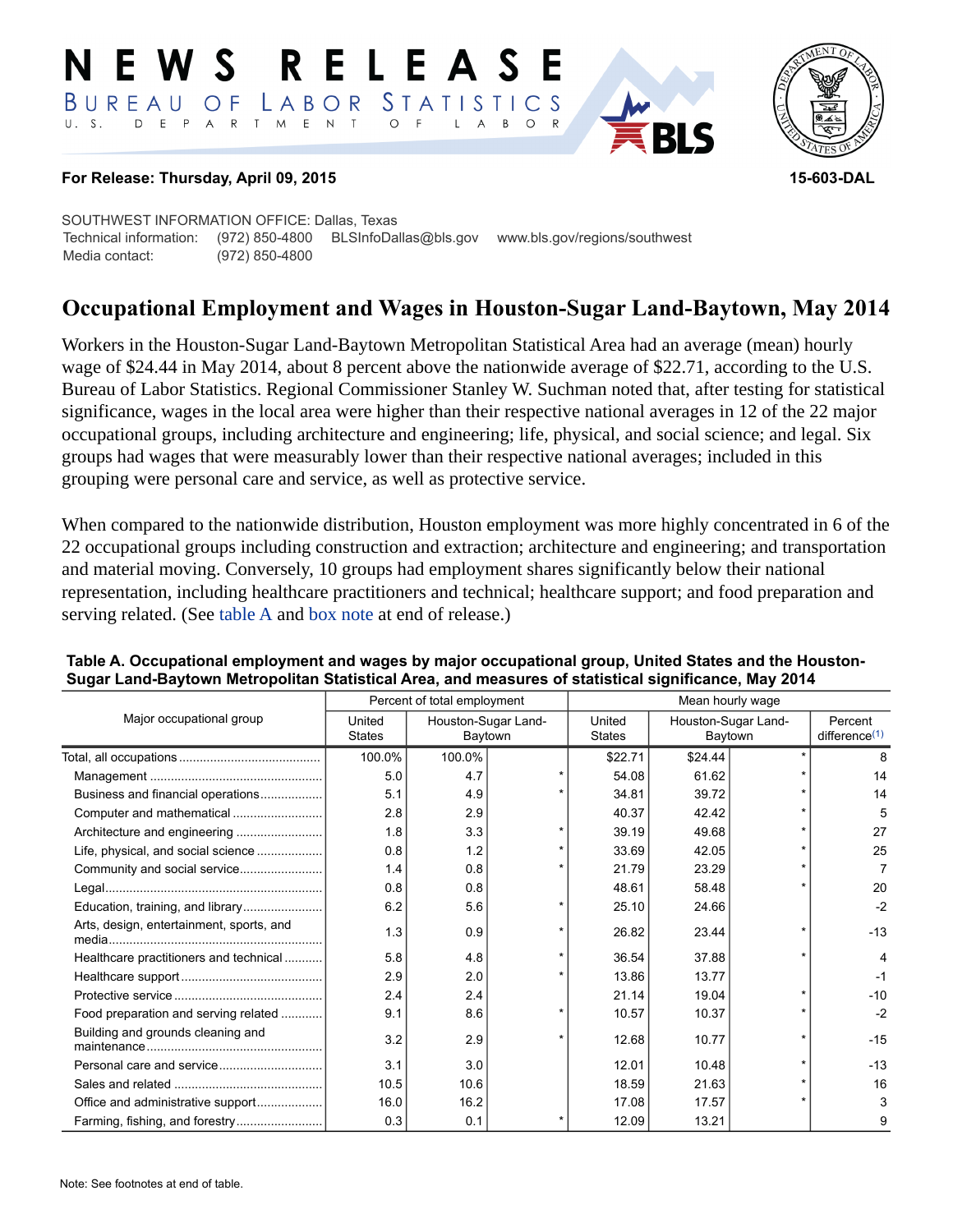#### **Table A. Occupational employment and wages by major occupational group, United States and the Houston-Sugar Land-Baytown Metropolitan Statistical Area, and measures of statistical significance, May 2014 - Continued**

|                                       | Percent of total employment |                                |  | Mean hourly wage        |                                |  |                             |
|---------------------------------------|-----------------------------|--------------------------------|--|-------------------------|--------------------------------|--|-----------------------------|
| Major occupational group              | United<br><b>States</b>     | Houston-Sugar Land-<br>Bavtown |  | United<br><b>States</b> | Houston-Sugar Land-<br>Bavtown |  | Percent<br>difference $(1)$ |
|                                       | 3.9 <sub>1</sub>            | 6.1                            |  | 22.40                   | 20.81                          |  |                             |
| Installation, maintenance, and repair | 3.9                         | 4.2                            |  | 21.74                   | 21.85                          |  |                             |
|                                       | 6.6                         | 6.8                            |  | 17.06                   | 18.87                          |  | 11                          |
| Transportation and material moving    | 6.8                         | 7.3.                           |  | 16.57                   | 18.39                          |  | 11                          |

<span id="page-1-0"></span>(1) A positive percent difference measures how much the mean wage in Houston-Sugar Land-Baytown is above the national mean wage, while a negative difference reflects a lower wage.

Note: \* The percent share of employment or mean hourly wage for this area is significantly different from the national average of all areas at the 90 percent confidence level.

One occupational group – architecture and engineering – was chosen to illustrate the diversity of data available for any of the 22 major occupational categories. Houston had 92,550 jobs in architecture and engineering, accounting for 3.3 percent of local area employment, significantly higher than the 1.8-percent national share. The local average hourly wage for this occupational group was \$49.68, more than 25 percent above the national average of \$39.19.

With employment of 11,570, petroleum engineers was one of the largest occupations within the architecture and engineering group, as were civil engineers (10,850) and mechanical engineers (9,260). Among the higher paying jobs were petroleum engineers and chemical engineers, with mean hourly wages of \$80.91 and \$61.72, respectively. At the lower end of the wage scale were surveying and mapping technicians (\$22.31) and civil engineering technicians (\$23.69). (Detailed occupational data for the architecture and engineering group are presented in [table 1](#page-4-0); for a complete listing of detailed occupations go to [www.bls.gov/oes/current/](https://www.bls.gov/oes/current/oes_26420.htm) [oes\\_26420.htm](https://www.bls.gov/oes/current/oes_26420.htm).)

Location quotients allow us to explore the occupational make-up of a metropolitan area by comparing the composition of jobs in an area relative to the national average. (See [table 1.](#page-4-0)) For example, a location quotient of 2.0 indicates that an occupation accounts for twice the share of employment in the area than it does nationally. In the Houston metropolitan area, above-average concentrations of employment were found in many of the detailed occupations within the architecture and engineering group. For instance, petroleum engineers were employed at 16.3 times the national rate in Houston, while marine engineers and naval architects were employed at 10.2 times the U.S. average. Both location quotients were among the highest in all metropolitan areas for these particular occupations. On the other hand, environmental engineers had a location quotient of 0.9 in Houston, indicating that this occupation's local and national employment shares were similar.

These statistics are from the Occupational Employment Statistics (OES) survey, a federal-state cooperative program between BLS and State Workforce Agencies, in this case, the Texas Workforce Commission.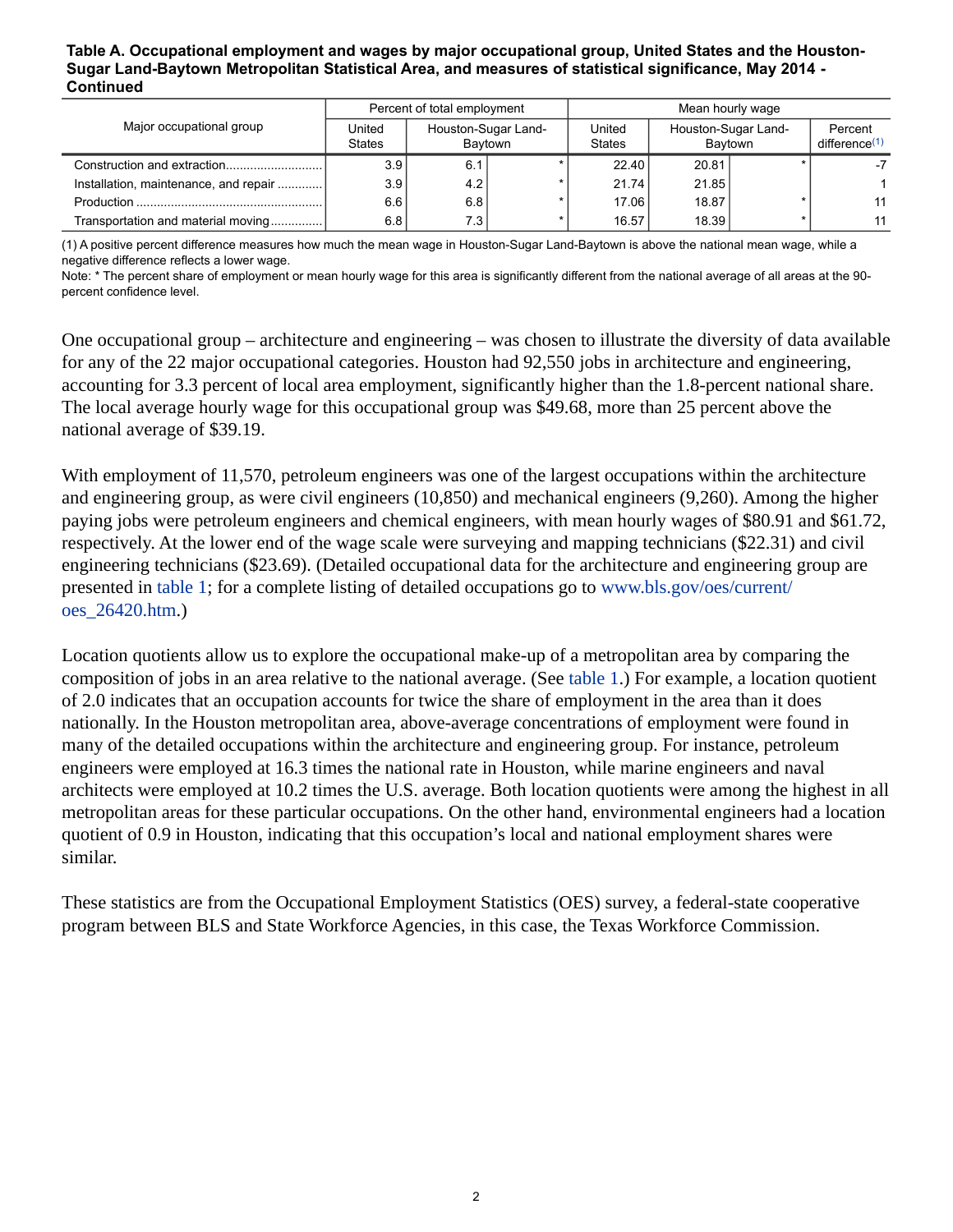## **Note**

<span id="page-2-0"></span>A value that is statistically different from another does not necessarily mean that the difference has economic or practical significance. Statistical significance is concerned with the ability to make confident statements about a universe based on a sample. It is entirely possible that a large difference between two values is not significantly different statistically, while a small difference is, since both the size and heterogeneity of the sample affect the relative error of the data being tested.

# **Technical Note**

The Occupational Employment Statistics (OES) survey is a semiannual mail survey measuring occupational employment and wage rates for wage and salary workers in nonfarm establishments in the United States. Guam, Puerto Rico, and the Virgin Islands are also surveyed, but their data are not included in the national estimates. OES estimates are constructed from a sample of about 1.2 million establishments. Forms are mailed to approximately 200,000 sampled establishments in May and November each year. May 2014 estimates are based on responses from six semiannual panels collected over a 3-year period: May 2014, November 2013, May 2013, November 2012, May 2012, and November 2011. The overall national response rate for the six panels is 74.3 percent based on establishments and 70.5 percent based on weighted sampled employment. The unweighted employment of sampled establishments across all six semiannual panels represents approximately 57.1 percent of total national employment. (Response rates are slightly lower for these estimates due to the federal shutdown in October 2013.) The sample in the Houston-Sugar Land-Baytown Metropolitan Statistical Area included 9,934 establishments with a response rate of 51 percent. For more information about OES concepts and methodology, go to [www.bls.gov/news.release/ocwage.tn.htm](https://www.bls.gov/news.release/ocwage.tn.htm).

The OES survey provides estimates of employment and hourly and annual wages for wage and salary workers in 22 major occupational groups and 821 detailed occupations for the nation, states, metropolitan statistical areas, metropolitan divisions, and nonmetropolitan areas. In addition, employment and wage estimates for 94 minor groups and 458 broad occupations are available in the national data. OES data by state and metropolitan/nonmetropolitan area are available from [www.bls.gov/oes/current/oessrcst.htm](https://www.bls.gov/oes/current/oessrcst.htm) and [www.bls.gov/](https://www.bls.gov/oes/current/oessrcma.htm) [oes/current/oessrcma.htm,](https://www.bls.gov/oes/current/oessrcma.htm) respectively.

The May 2014 OES estimates are based on the 2010 Standard Occupational Classification (SOC) system and the 2012 North American Industry Classification System (NAICS). Information about the 2010 SOC is available on the BLS website at [www.bls.gov/soc](https://www.bls.gov/soc) and information about the 2012 NAICS is available at [www.bls.gov/bls/naics.htm.](https://www.bls.gov/bls/naics.htm)

# **Area definitions**

The substate area data published in this release reflect the standards and definitions established by the U.S. Office of Management and Budget.

The **Houston-Sugar Land-Baytown Metropolitan Statistical Area (MSA)** includes includes Austin, Brazoria, Chambers, Fort Bend, Galveston, Harris, Liberty, Montgomery, San Jacinto, and Waller Counties in Texas.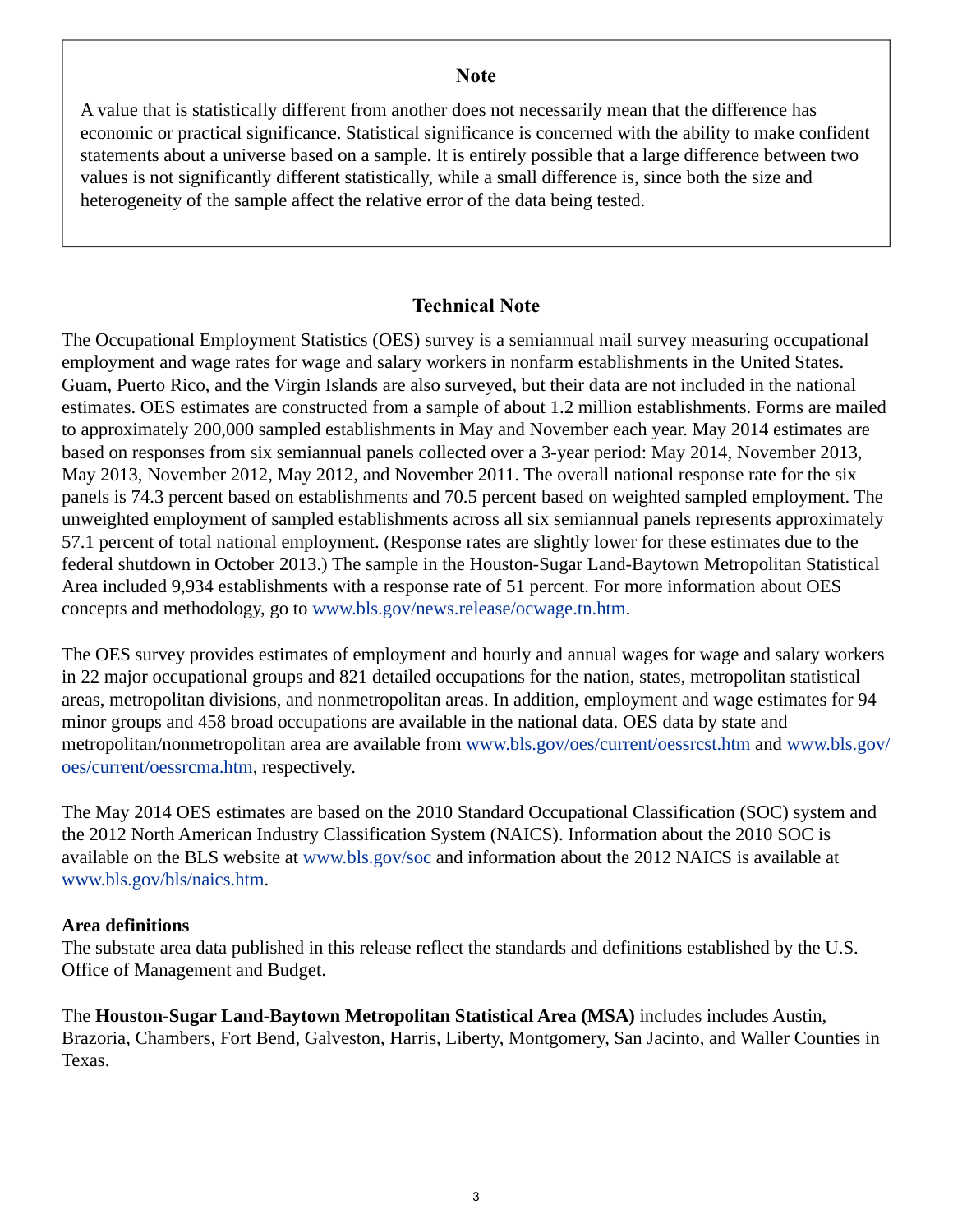# **Additional information**

OES data are available on our regional web page at [www.bls.gov/regions/southwest.](https://www.bls.gov/regions/southwest) Answers to frequently asked questions about the OES data are available at [www.bls.gov/oes/oes\\_ques.htm](https://www.bls.gov/oes/oes_ques.htm). Detailed technical information about the OES survey is available in our Survey Methods and Reliability Statement on the BLS website at [www.bls.gov/oes/current/methods\\_statement.pdf.](https://www.bls.gov/oes/current/methods_statement.pdf)

Information in this release will be made available to sensory impaired individuals upon request. Voice phone: 202-691-5200; Federal Relay Service: 800-877-8339.